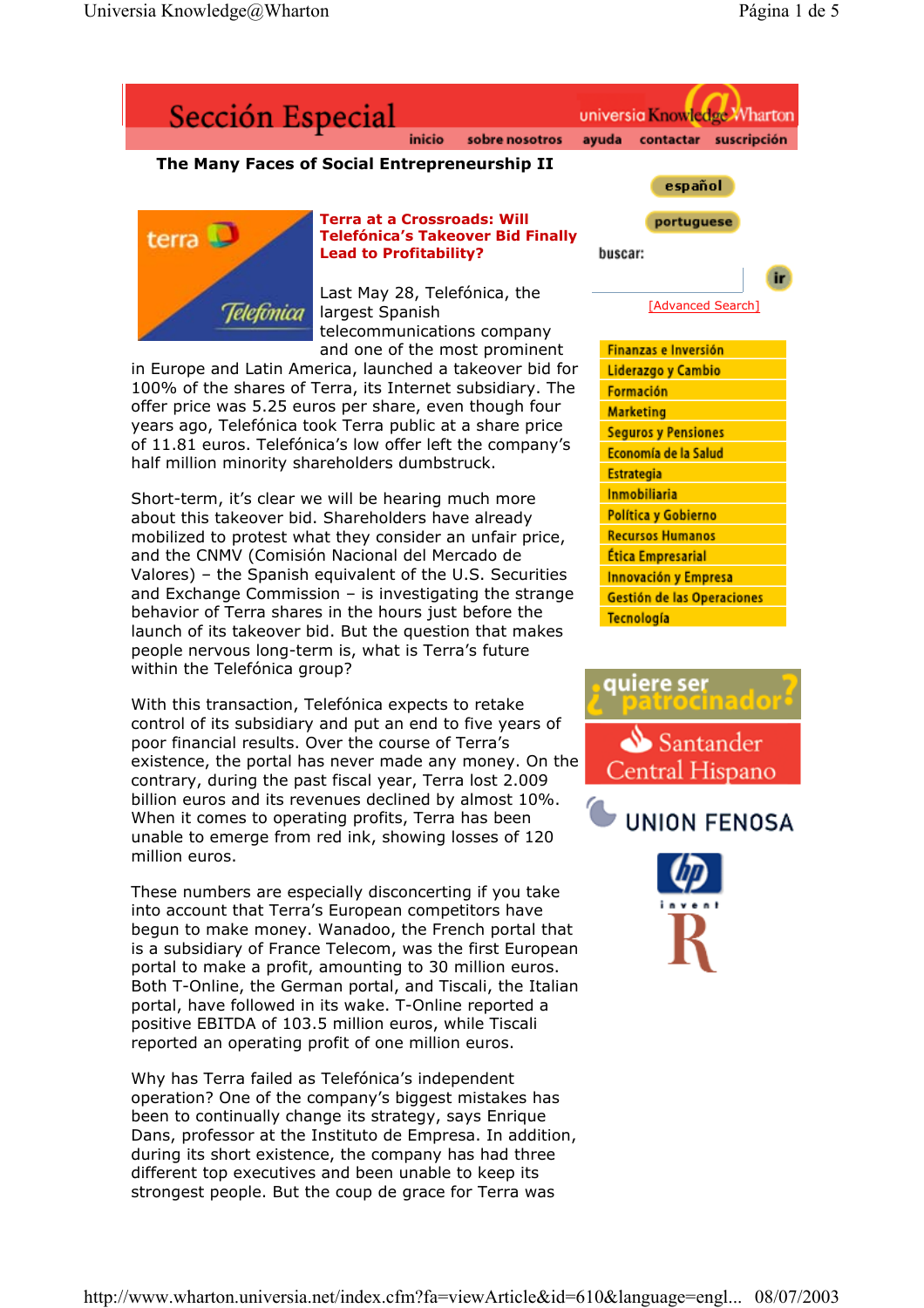that its own parent company, Telefónica, started competing against it.

"Telefónica did things very well at the beginning, when it brought Terra onto the stock exchange," says Dans, adding that "this move provided two benefits. On the one hand, [Telefónica] got [additional] resources. On the other hand, it gave Terra sufficient autonomy to develop the innovative culture that the Internet demands, and which a hierarchical company such as Telefónica wasn't going to be able to provide." Nevertheless, over time, this strategy began to change. "After the departure of Juan Villalonga from the presidency of Telefónica and the arrival of Cesar Alierta, [Telefónica] banished innovation in favor of cost containment," Dans notes.

Little by little, Telefónica was robbing its subsidiary of independence and becoming a competitor in the business of ADSL [service] for connecting to the Internet. Ultimately, Telefónica took over an agreement that Terra had signed with Bertelsmann, the German group, because that agreement depended on Terra remaining solvent.

## **The Fall of a Giant**

In November 1999, Terra made its initial stock offering at the height of the euphoria over Internet technology. The move was a success for Telefónica and for many small Spanish shareholders. By purchasing shares in Terra, they were investing in Spain's largest company in the new technology sector. Before the bubble burst, Terra shares stood as high as 150 euros; a couple of weeks earlier, its price had been only 4.40 euros per share.

Shortly after that, while Juan Villalonga was president of the Telefónica Group, Terra embarked on an ambitious expansion plan designed to position it as the number one portal of the Spanish-speaking world. When Villalonga left the company in July 2000, Terra had a presence in 42 countries. It had also managed to get into the American and Asian market through its purchase of Lycos, the American firm, for 17 billion euros.

Nevertheless, this strategy never really paid off. "International expansion has been very costly and has not generated profits," notes Arturo Rojas, professor at the Autonomous University of Madrid. "The Internet market in Latin America was not as homogeneous as they thought."

Betting on the Latin American market proved to be more complicated than people first believed. According to Emilio Ontiveros, professor of business economics at the Autonomous University of Madrid, "Although this market offers enormous potential, the Argentine crisis hit at the worst moment." Moreover, "the unique characteristics of each country reduced [the strategy's] economic reach."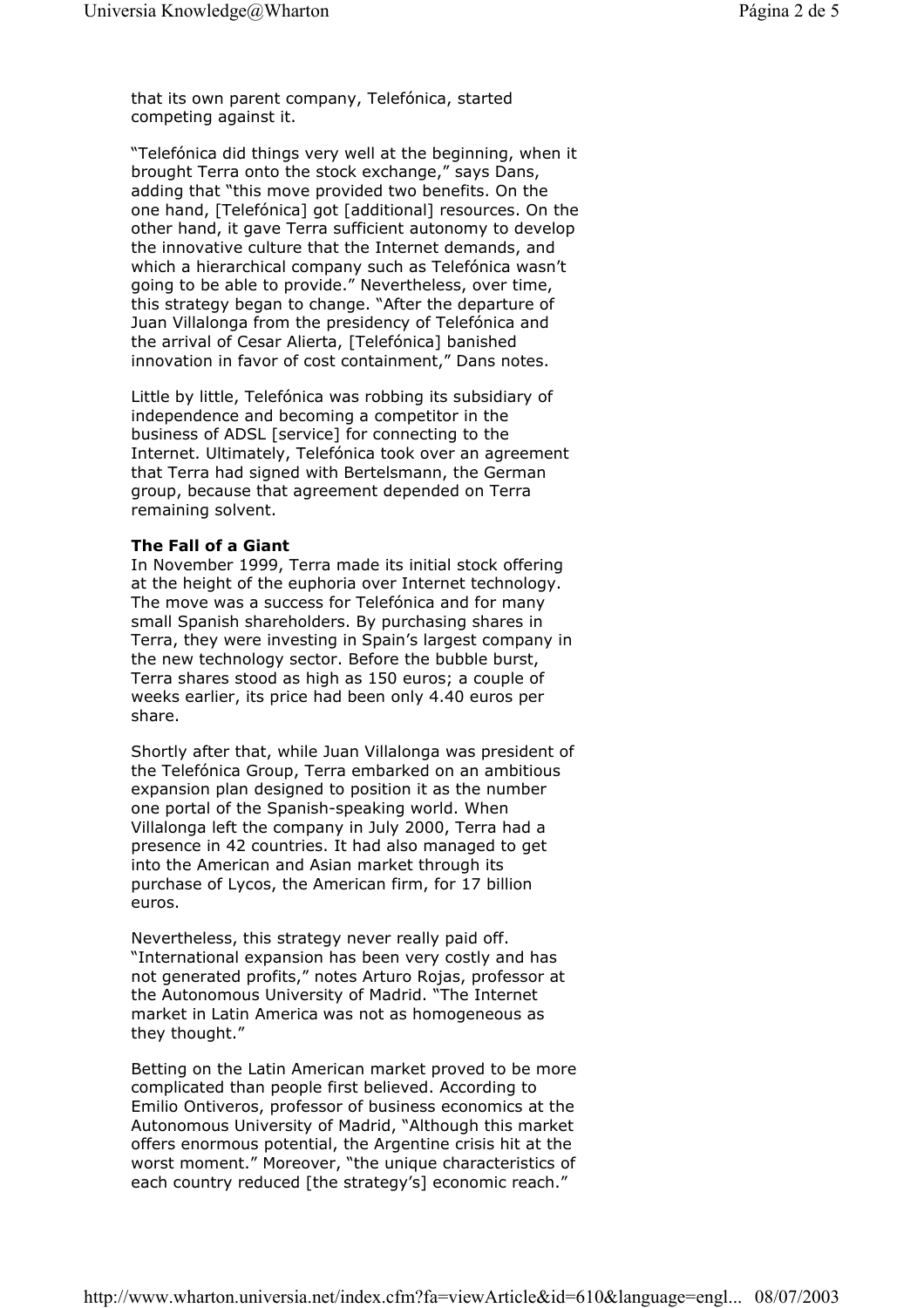After the excesses of technology euphoria – which meant a capital outflow of 75 billion euros for Terra – the Internet bust and the arrival of Cesar Alierta to head Telefónica gave rise to a new policy of cost containment. As a result, Terra yielded part of its managerial independence to Telefónica, including its role in the commercialization of ADSL technology.

That concession was too risky, if you take into account that [online] advertising had started its unstoppable downhill slide – and that, as a result, the profitability of portals was going to be based on connectivity and ADSL. With the drop in the advertising market, "providing access services became the key to generating revenues," says Ontiveros.

The ADSL business appeared like manna from heaven to generate profits. Terra began to commercialize ADSL in 2001, months before its own parent company did so. Ontiveros explains that Telefónica "could not [enter the ADSL market earlier] because of regulatory restrictions." But once Telefónica overcome those limitations, "Terra's position became very vulnerable because ADSL was installed on the Telefónica infrastructure."

At this point Telefónica began to compete with its own subsidiary, offering access service that was cheaper than Terra's. Terra was left with no alternative but to leave Internet access service to its parent company and to remain as a pure portal. "Conflicts of interest between Terra and its parent company are [the factor] behind the unfeasibility of its business model, which Terra had to face up to," notes Rojas.

Terra's definitive loss of independence came after the failure of its agreement with Bertelsmann. The German company was the nexus that permitted the purchase of Lycos by Terra in June 2000. That same fiscal year, Bertelsmann became a business partner of the Spanish company, agreeing to buy services from Terra-Lycos that were valued at one billion euros over [a period of] five years. But Bertelsmann fulfilled only the first 325 million euros of the deal. Then the German company refused to continue its payments, and Telefónica took financial responsibility for the agreement, a move that was essential to keeping Terra afloat.

## **The Takeover Offer**

"In losing its independence, Terra is going to lose its source of innovation," Dans pointed out in an article published in Universia Knowledge@Wharton. "I wonder if now is the right time to incorporate [Terra] in the parent company." On May 28, two weeks after Dans made those comments, Telefónica launched its tender offer at a price of 5.25 euros per share. The price raised the ire of many investors, despite the fact that the offer represents a premium of 15% over Terra's average [trading] price for the past six months. The discontent of shareholders is based on the fact that Telefónica took Terra's shares public at a price of 11.81 euros.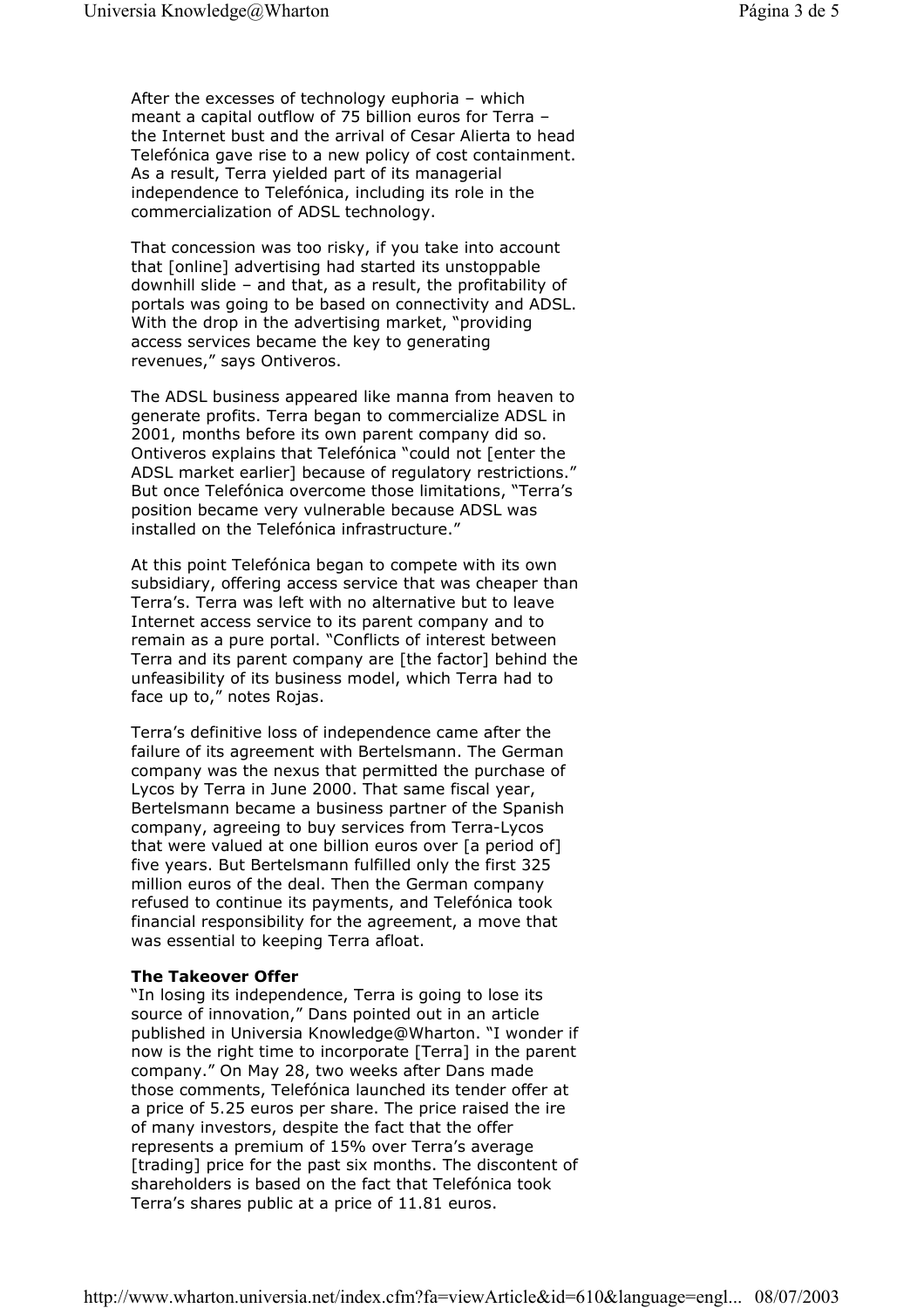Shareholders now have to decide whether or not to participate in the offer. If many of them consider it unfair, then the offer will fail. "If Telefónica doesn't get above 50% of the capital, it will not have managed to change the current situation, and it is reasonable that it will launch another offer with a better price," says Rojas. Nevertheless, at the moment, it does not appear that such an option is feasible because Telefónica has said that in no case is there going to be an improvement in the offered price.

The goal of Telefónica is to incorporate the subsidiary into the group. "If Telefónica goes above 50% of the capital, it can include Terra in its area of consolidation through its global incorporation. It must go beyond 75% in order to apply to the Ministry of the Economy to incorporate Terra in its consolidated financial results and be able to take advantage of some tax credits," explains Rojas. He believes that "the expectation that it will not reach 75% – excluding a possible future tender offer – leaves hope for a more attractive price."

Rojas thinks the response by shareholders "will provide Telefónica with a total ownership in Terra of between 60% and 70% ... In any case," he adds, "the existence of minority shareholders in Terra will raise problems for managing without interfering with their rights."

## **Suspicious Trading**

Beyond the unhappiness demonstrated by most shareholders and the takeover's success or failure, the Telefónica offer has raised doubts about the systems that are used to control the use of privileged information in cases such as this one. The CNMV is investigating the surprising growth in contract volume during the hours preceding the official announcement of the offer. In just two hours, trading volume exceeded the total volume of the previous two days, raising share prices by 5.55%. After a temporary suspension of trading, the company closed the day with a rise of 20.58%. Despite the fact that Spain prosecutes this sort of [illegal] activity, "there is a feeling that [the CNMV] cannot count on enough material or human resources" to do that, says Ontiveros.

The point that all shareholders must keep in mind when they accept – or don't accept – this offer is the future of Terra both within and outside of Telefónica. Wharton management professor Mauro Guillén believes that "obviously, there are advantages, but also there are problems. The advantages have to do with cost reductions. You have to remember that the birth of Terra involved the consolidation in one single company of all the Internet assets that Telefónica had dispersed [throughout its branches] at that time. The logic in doing this was to get ready for eventually appearing on the stock market, following the 'spin-off' model of separating assets. In that way, they could maximize the effect on the stock market, raise low-cost capital and increase the combined value of all Telefónica companies. This is what